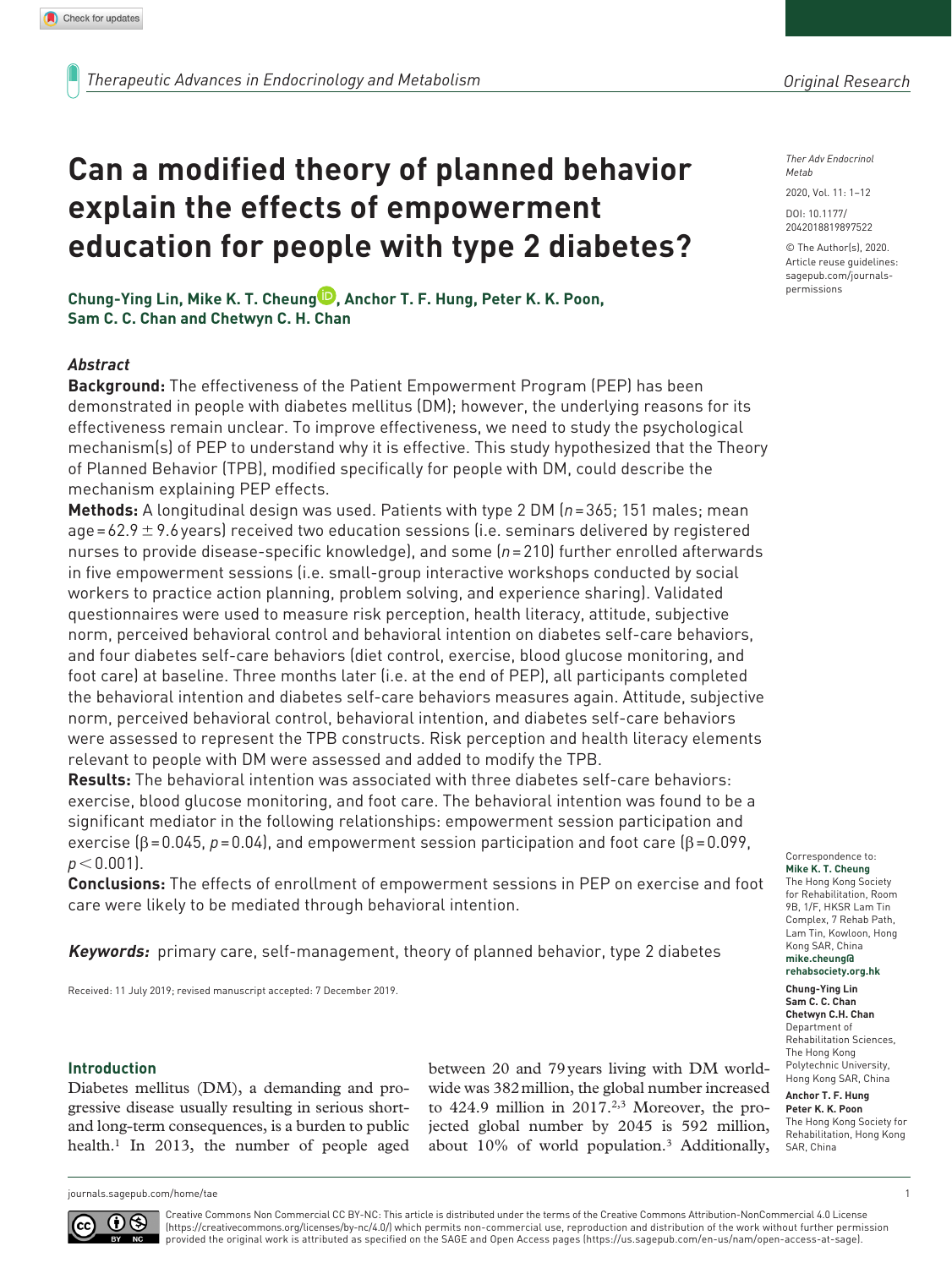people with DM have nearly twice the mortality rate of their healthy counterparts.4 DM-related complications, such as cardiovascular diseases (CVD), are likely to jeopardize the quality of life of people with DM.5 Therefore, establishing diabetes self-care behaviors to help people with DM to manage their illness is deemed to be an appropriate method to improve their health.<sup>6</sup>

Four diabetes self-care behaviors have been identified as important management strategies to help people with DM maintain or improve their health: diet control, exercise, blood glucose monitoring through hemoglobin A1c (HbA1c), and foot care.1,7,8 The Patient Empowerment Program (PEP) was developed in 2010 by the Hong Kong Hospital Authority to improve the diabetes selfcare behaviors of people with DM through improving their knowledge, skills, and sense of empowerment.9 The PEP was found to reduce general outpatient clinic utilization rates,<sup>10</sup> decrease all-cause mortality and CVD rates,<sup>11</sup> and improve quality of life.<sup>12</sup> All these promising results may be due to changes in diabetes selfcare behaviors in DM management.9

The PEP adopts the fundamental concept that 'patient empowerment is a process where people gain greater control over decisions affecting their health'13; however, to the best of our knowledge, no studies have applied any theoretical model to explain such health-related behaviors by testing the relationships of various underlying psychological processes (i.e. the routes and paths of underlying factors in the mind of an individual that contribute to complex human behaviors) of the PEP. Therefore, a theoretical model is warranted to help healthcare providers understand the effectiveness of the PEP. Specifically, a theoretical model can help us understand why the PEP works, and, thus, provide a conceptual framework that allows replicated effective interventions in other contexts.14 In this paper, we propose to construct a modified Theory of Planned Behavior (TPB) to explain the effects of empowerment enrollment in PEP on the behaviors of people with DM through behavioral intention.

In the original TPB, the followings are triggers for an individual to have a behavioral intention to engage in a healthy behavior: attitude (a person's cognitive and affective evaluation of a healthy behavior such as exercise as being good for them to manage their DM); subjective norms (the important people in a person's life who encourage the person to perform healthy behaviors, such as 'my spouse would like me to exercise to manage my DM)'; and perceived behavioral control (the confidence or capability to perform a healthy behavior, such as 'I am confident to do exercises for DM management').<sup>15</sup> In addition, perceived behavioral control contributes to the engagement of the final behavior (e.g. the diabetes self-care behaviors in this study). However, the parsimony of the TPB has been criticized as insufficient in explaining a complicated psychological mechanism.16 For these reasons, studies have suggested modifying the TPB to include important factors to explain specific behaviors in respective contexts (e.g. risk perception for behaviors that may contribute to health problems).17–23 Although all the original TPB factors are relevant to people with DM (e.g. $24,25$ ), adding other relevant underlying factors, such as the risk perception mentioned above, may increase the capability of TPB to explain behaviors for people with DM.

Health literacy and risk perception were added because both factors help an individual judge the importance of a healthy behavior.26–28 For example, a person with DM who has good health literacy in DM management knows that exercise is important, and may have higher intention to exercise than a person with DM who does not have such knowledge. Also, if a person with DM acknowledges that excessive sugar intake may worsen the symptoms (a kind of risk perception), he or she may not want to consume sugar. Moreover, enrollment in empowerment sessions in PEP was included in the modified TPB because the empowerment concept indicates the need to provide the capability for patients to engage in health decision-making. Thus, attending PEP sessions may enhance the behavioral intention of a person with DM to perform appropriate diabetes self-care behaviors.

Thus, we proposed a modified TPB for people with DM attending PEP, by adding the concepts of health literacy and risk perception. Additionally, we treated enrollment of empowerment sessions in the PEP as an exploratory variable in the modified TPB to assess whether enrollment of empowerment sessions in the PEP works on behavioral intention, and finally change the diabetes selfcare behaviors of people with DM. In the modified TPB, the six factors were hypothesized to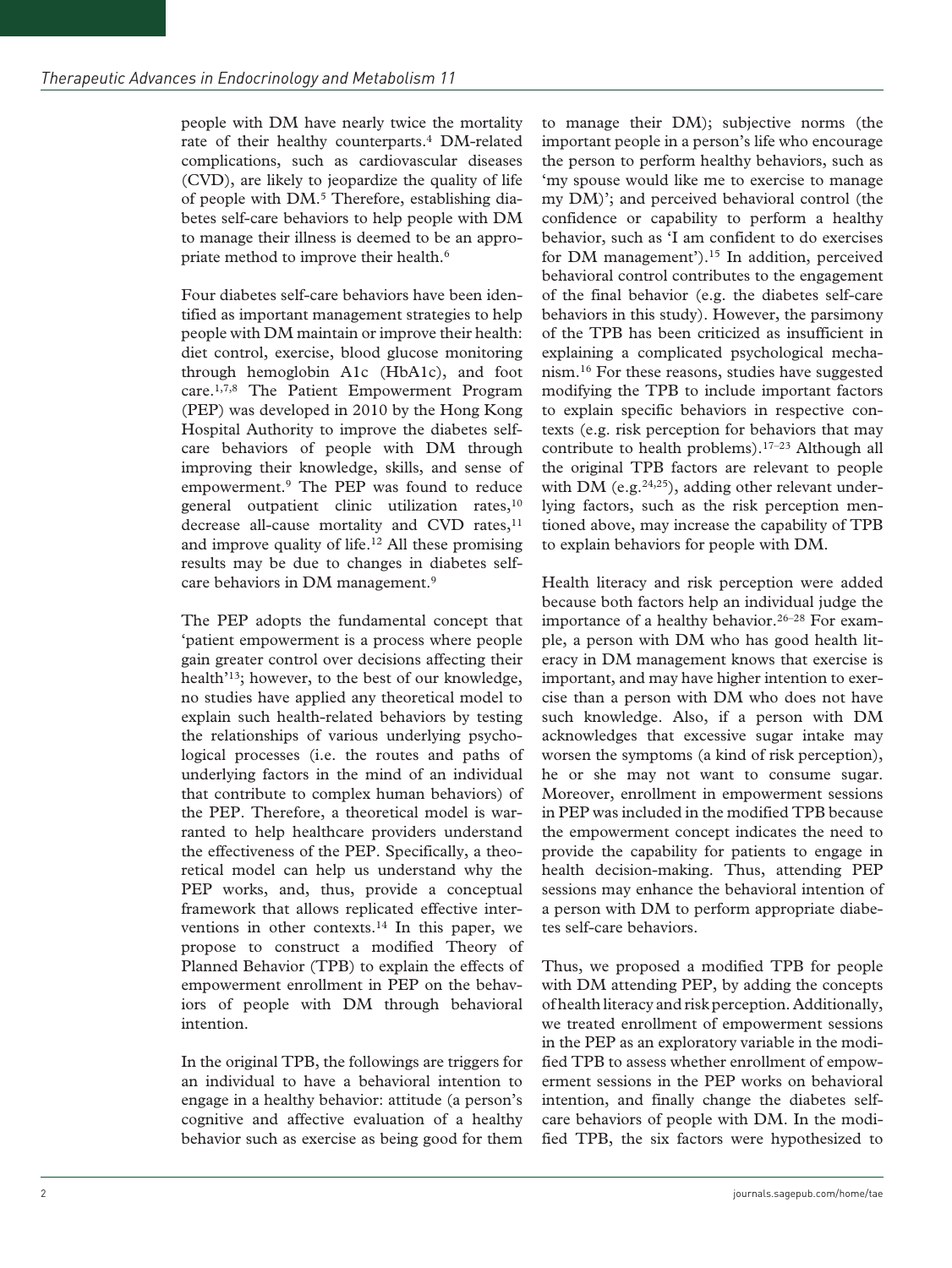predict behavioral intention: attitude, subjective norm, perceived behavioral control, health literacy, risk perception, and enrollment in empowerment sessions. Perceived behavioral control and behavioral intention were hypothesized to explain four types of diabetes self-care behaviors: diet control, exercise, blood glucose monitoring, and foot care. Moreover, behavioral intention was hypothesized to be a mediator in the modified TPB.

### **Methods**

Before commencement, the study was examined and approved by the Departmental Research Committee, Department of Rehabilitation Sciences, The Hong Kong Polytechnic University.

## *Study design and procedures*

A longitudinal design was used.

*Participant recruitment.* Participants were recruited from patients with DM who were referred to the PEP by medical doctors at general outpatient clinics. Specifically, participants were recruited from one community-based organization, which served four areas in Hong Kong during the study period. The inclusion criteria included: 18years of age or above, diagnosed with type 2 DM by medical officers, and volunteering to participate in the study. Several research assistants first explained the objectives and procedures of the study to eligible participants before the commencement of the PEP. Those who were interested in the study were then requested to provide written informed consent. After signing consent, the participants completed the set of questionnaires with support from the research assistants. The participants were approached again by the research assistants 3months after the first assessment to complete part of the same set of questionnaires.

*Patient empowerment program.* PEP, a primary care initiative collaborated by the Hospital Authority and nongovernment organizations in Hong Kong SAR under Family Medicine, consists of two components: two education sessions conducted by nurses and five empowerment sessions on DM self-management conducted by trained health professionals such as social workers. In brief, the entire PEP comprises seminars and empowerment sessions, where all participants attended all seminars, and over 90% of participants who enrolled in the

empowerment sessions completed all sessions. The education sessions were conducted using seminars. Specifically, all participants were first given a seminar delivering health knowledge on diabetes care, and some attended the empowerment sessions based on their autonomy. The empowerment sessions were conducted using small-group interactive workshops. Specifically, social workers and healthcare providers used different methods to enlarge the patient's perception on his or her contribution to decisions making. Moreover, self-efficacy and self-management behaviors were taught in these sessions using the design of the Stanford Chronic Disease Self-management Program.9 In brief, education sessions focused more on information delivery, and the empowerment sessions emphasized a more hands-on practice (such as practicing action planning, problem solving, and experience sharing). Other detailed information on PEP is described elsewhere. $9-12$ 

### *Instruments*

All the following measures were administered to DM patients at baseline. Behavioral intention and diabetes self-care behaviors were assessed again at the end of the PEP (i.e. the post-test conducted 3 months after the baseline).

Health literacy was measured using 15 multiplechoice questions described in the Chinese Health Literacy Scale for Diabetes,<sup>29</sup> which measures the capability of a respondent regarding their understanding and processing of basic health information that assists in health decisions. A higher score represents better knowledge in health literacy. The basic psychometric properties of the Chinese Health Literacy Scale for Diabetes were acceptable in the current sample: Cronbach's  $\alpha$  = 0.88.

Risk perception was measured by the Risk Perception Survey for Developing Diabetes,<sup>30</sup> which was recently translated into Chinese with established linguistic validity and acceptable psychometric properties.9 A higher score indicates a higher level of risk perception in diabetes. The basic psychometric properties of the Chinese Risk Perception Survey for Developing Diabetes were acceptable in the current sample: Cronbach's  $\alpha = 0.78.$ 

Diabetes self-efficacy was used to capture the perceived behavioral control in the TPB, and was measured using eight items rated on a 1–10 scale,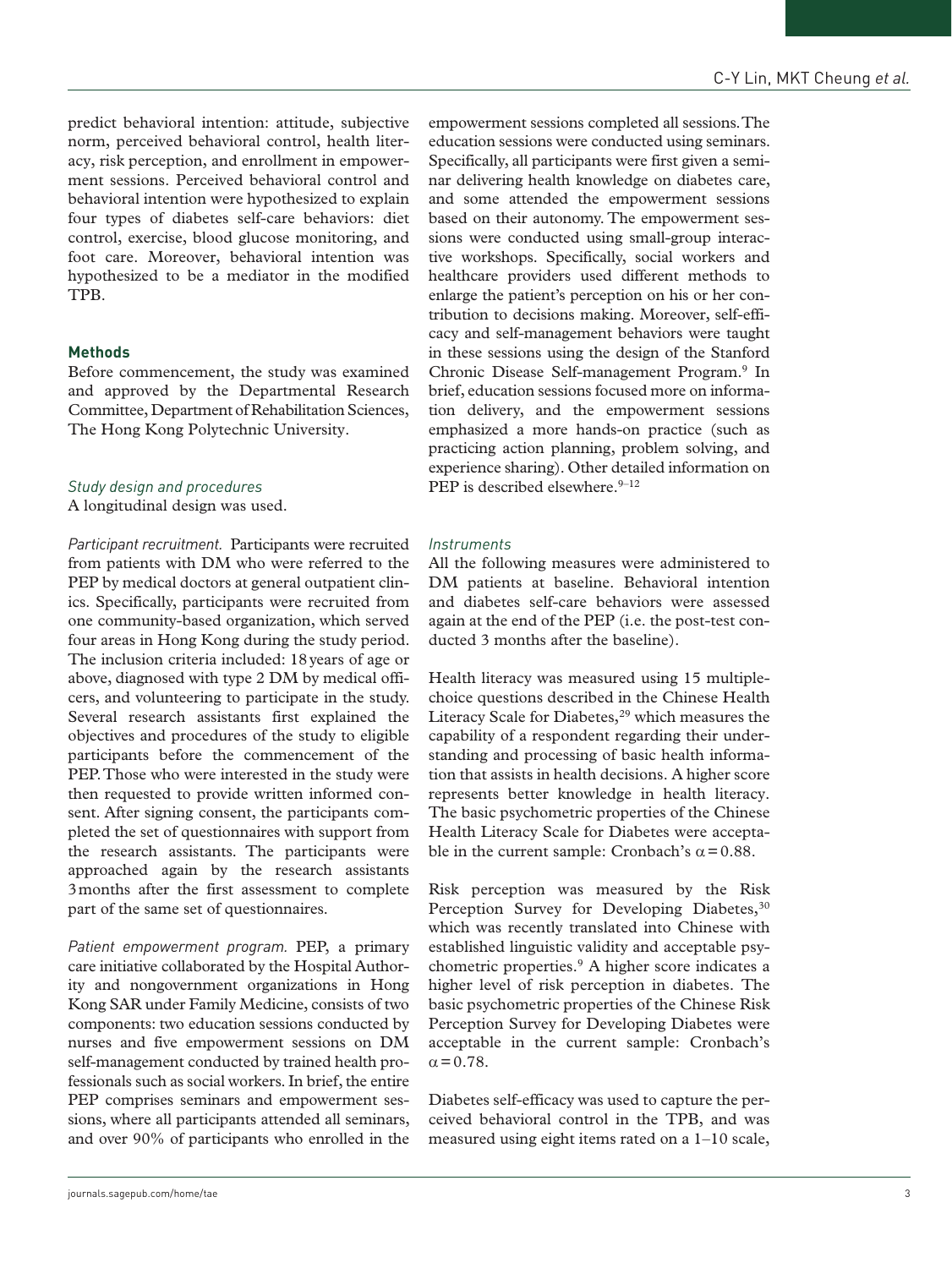where 1 indicates no confidence at all and 10 indicates full confidence.<sup>31</sup> The Diabetes Self-Efficacy Scale was recently translated into Chinese with established linguistic validity and acceptable psychometric properties.9 A higher score indicates a higher level of behavioral control in diabetes. The basic psychometric properties of the Diabetes Self-Efficacy Scale were acceptable in the current sample: Cronbach's  $\alpha$  = 0.81.

Attitude was measured using four items rated on a five-point Likert-type scale (1=strongly disagree; 5=strongly agree) designed by the authors. These four items were designed according to the major components of PEP including regular exercises, emotional management, problem solving, and health information seeking. A sample item is 'Doing exercise such as jogging, swimming, and bicycling can improve your health.' A higher score indicates better attitude toward engaging diabetes self-care behaviors. The basic psychometric properties of the four items were acceptable in the current sample: Cronbach's  $\alpha$  = 0.77.

Subjective norm was measured using four items on how the family members of the participants encourage and support them to perform diabetes self-care behaviors using a five-point Likert-type scale (1=strongly disagree;  $5$ =strongly agree). A higher score indicates a higher level of subjective norm. These four items were designed according to various roles of family members highlighted in the intervention. The basic psychometric properties of the four items were acceptable in the current sample: Cronbach's  $\alpha$  = 0.71.

Behavioral intention was measured using eight items retrieved from the Chinese version of the University of Rhode Island Change Assessment and rated on a five-point Likert-type scale  $(1=$ strongly disagree; 5 = strongly agree).<sup>32</sup> A higher score indicates more intention to engage in diabetes self-care behaviors. The basic psychometric properties of the four items were acceptable in the current sample: Cronbach's  $\alpha$ =0.70 (baseline measure) and 0.75 (post-test).

Diabetes self-care behaviors were measured using eight items retrieved from the Summary of Diabetes Self-Care Activities, which measures the self-perceived performance of a respondent on four behaviors (diet control, exercise, blood glucose monitoring, and foot care) in the past 7days.8 The original diet control subscale in the Summary of Diabetes Self-Care Activities contains four items (two on general eating plan and another two on frequency of servings of fruits and vegetables), and we used only two frequency items in the current study. The main reason is because the general eating plan reflects less on the actual diabetes self-care behaviors, and more on the cognitive aspect of the behaviors; that is, planning for diabetic diet. For example, a person plans to eat vegetables does not mean that the person actually eats vegetables. The person may plan to eat vegetables and finally does not eat them because of other barriers. Therefore, we considered that a general eating plan cannot indicate whether a patient with DM really engaged in self-care behaviors. A higher score in the Summary of Diabetes Self-Care Activities indicates better diabetes self-care behaviors. Given that the four behaviors were different, we separated these behaviors in our analyses.

## *Data analysis*

In addition to the descriptive statistics, we used paired *t* tests to examine the changes in diabetes self-care behaviors for the entire sample, for the subsample who enrolled in the empowerment sessions  $(n=209)$ , and for the subsample who did not enroll in the empowerment sessions (*n*=156).

A modified TPB on the whole sample was examined using structural equation modeling (SEM) (*n*=365). In the SEM, we examined whether health literacy, risk perception, attitude, perceived behavioral control, and enrollment of empowerment sessions (yes *versus* no) predicted post-test behavioral intention, and whether perceived behavioral control and post-test behavioral intention explained each diabetes self-care behavior: diet control, exercise, blood glucose monitoring, and foot care. In addition, baseline behavioral intention and diabetes self-care behaviors were controlled in the SEM (Figure 1). The fitness of the proposed model was estimated using the diagonally weighted least-square method, and examined using the following criteria in the fit indices: a nonsignificant Chi-square test, comparative fit index (CFI), Tucker-Lewis index (TLI) >0.9, root mean square error of approximation (RMSEA), standardized root mean square residual (SRMR)  $< 0.08$ , and weighted root mean square residual (WRMR)  $\leq 1.0$ .<sup>22,33,34</sup> Moreover, given that behavioral intention could be a mediator in the modified TPB, we further used a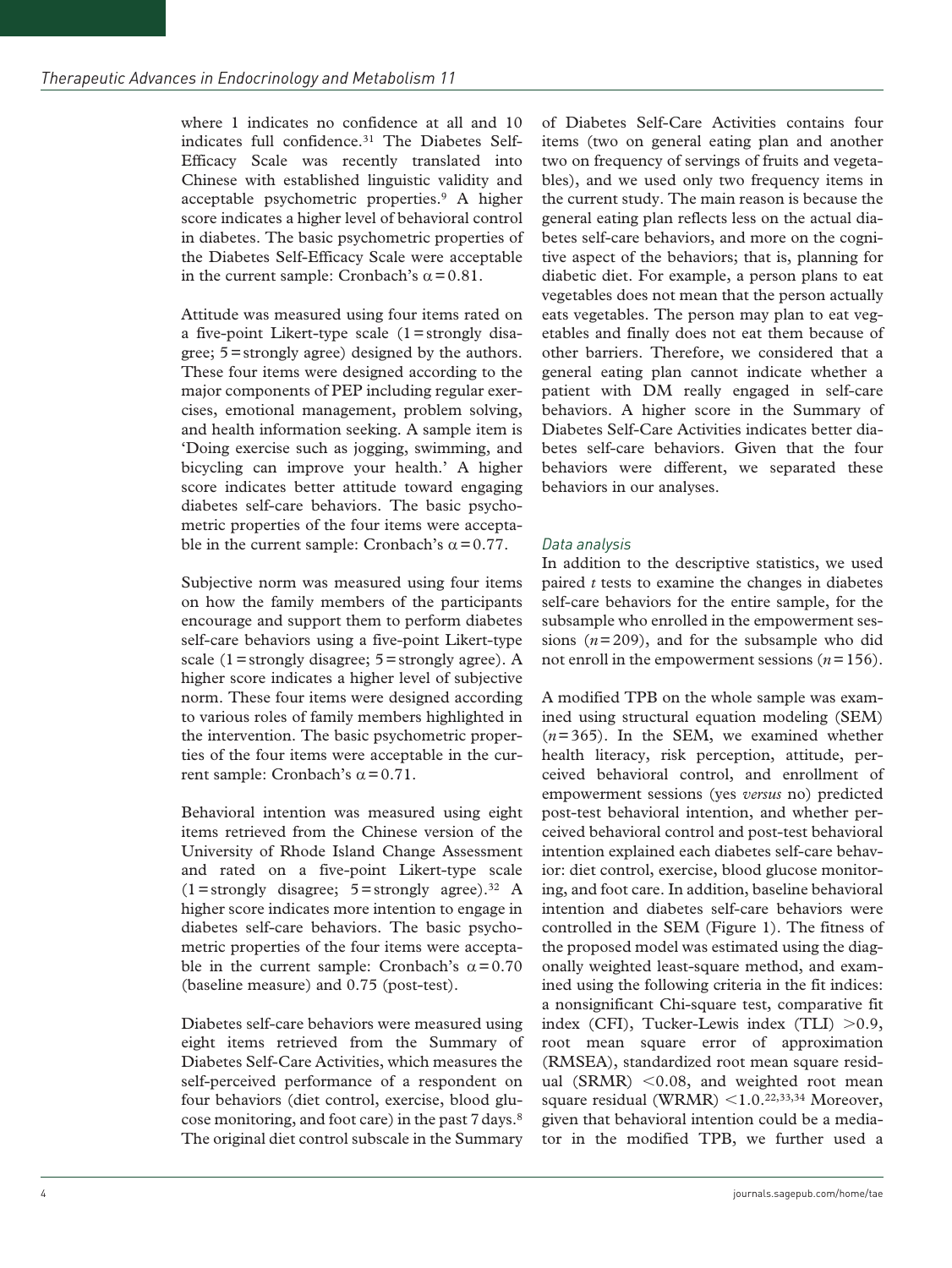

**Figure 1.** The examined modified TPB model and the result. BI, baseline intention; PBC, perceived behavioral control; PI, post-test intention; TPB theory of planned behavior.

bootstrapping method to examine whether the mediated effect was significant using a bootstrapbased  $p$ -value  $\leq 0.05$ .

In both regression and SEM analyses, missing values were tackled using multiple imputation methods. Additionally, the missing values occurred in the post-test self-management behaviors (29.0% in diet control and foot care; 29.6% in exercise; 30.1% in blood glucose monitoring).

All the descriptive statistics and paired *t* tests were performed using SPSS 23.0 (IBM, Armonk, NY, USA); the SEM and the bootstrapping method were conducted using the lavaan package in R software [\(http://lavaan.ugent.be/\)](http://lavaan.ugent.be/).

## **Results**

After approaching 744 patients with DM, 365 agreed to participate in the study. The mean age (SD) of the 365 participants was 62.94 (9.56) years, mean duration of having DM was 5.00 (6.47) years, and slightly less than half were males (41.4%). Nearly three-quarters of the participants had been married (74.2%). Table 1 presents the participants' scores for risk perception, perceived behavioral control, health literacy, attitude, and behavioral intention.

Diabetes self-care behaviors were significantly improved at post-test compared with baseline scores ( $p=0.028$  for diet control;  $\leq 0.001$  for exercise, blood glucose monitoring, and foot care) using the whole sample. After stratifying the sample into two subsamples (with and without the empowerment sessions), the improvement was stronger in the subsample with empowerment sessions ( $p < 0.001$  for all behaviors) than for the subsample without empowerment sessions  $(p=0.13$  for diet control, 0.008 for exercise, 0.023 for blood glucose monitoring, and 0.042 for foot care; Table 2).

The modified TPB showed satisfactory fit, except for the significant Chi-square test ( $\chi^2$ =674.748; df=530; *p*<0.001), CFI=0.927, TLI=0.917, RMSEA (90% CI)=0.027 (0.021, 0.033), SRMR=0.056, and WRMR=1.007. Moreover, baseline intention [standardized coefficient (β)=0.258; *p*<0.001], health literacy (β=0.117, *p*=0.028), risk perception (β=0.098, *p*=0.029), subjective norm  $(\beta = 0.180, p = 0.001)$ , perceived behavioral control ( $\beta$ =0.115,  $p$ =0.003), and, with the empowerment sessions ( $\beta$ =0.288,  $p$  < 0.001), significantly predicted post-test behavioral intention. The post-test behavioral intention was significantly associated with three behaviors: exercise ( $\beta$  = 0.287,  $p < 0.001$ ), blood glucose monitoring ( $\beta = 0.229$ ,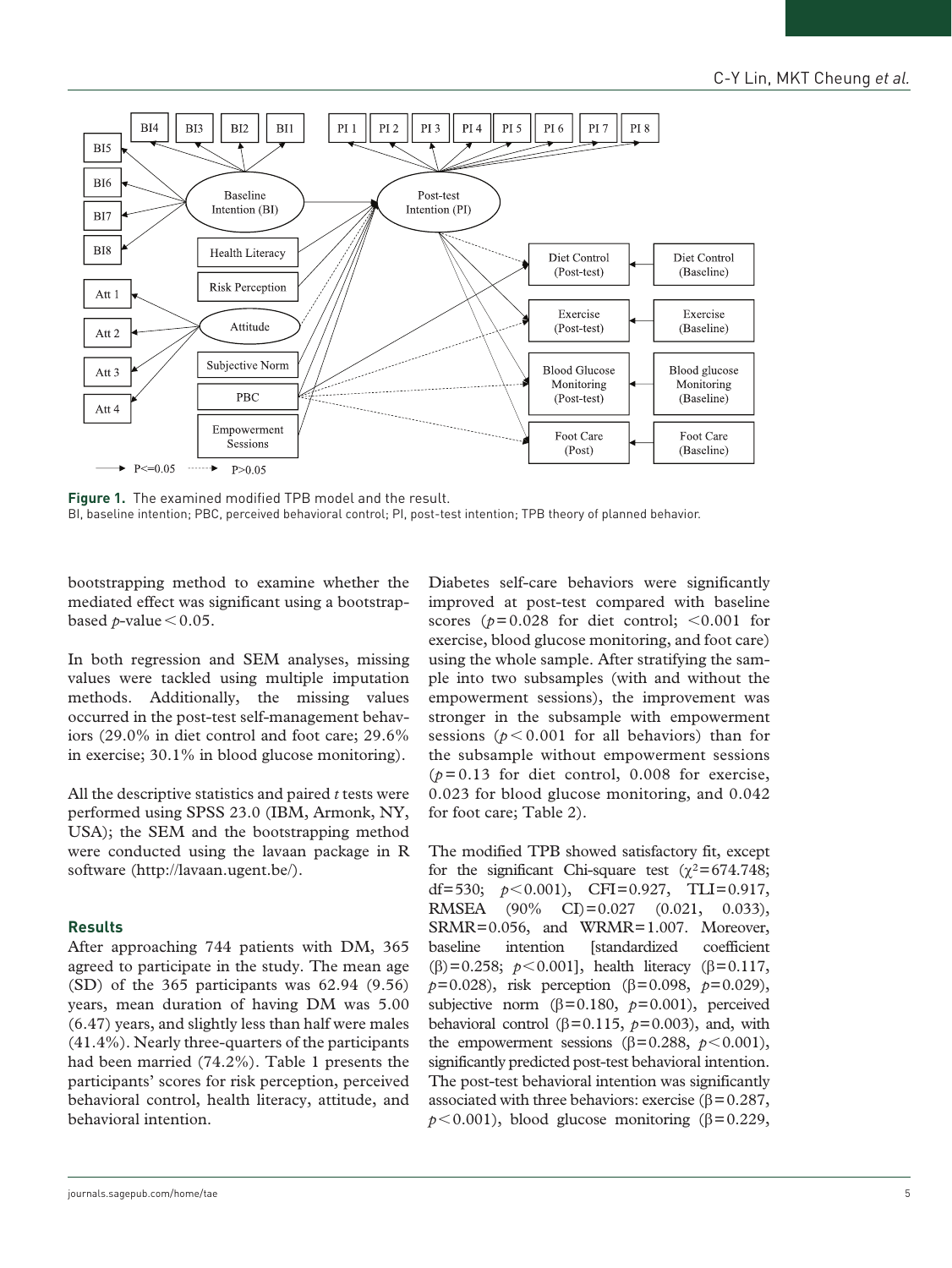| <b>Die</b> 11 1 anticipant characteristics ( <i>n</i> – 000).                 |                 |  |  |
|-------------------------------------------------------------------------------|-----------------|--|--|
| Age (year); $M \pm SD$                                                        | $62.9 \pm 9.6$  |  |  |
| Gender (male); n (%)                                                          | 151 (41.4)      |  |  |
| Marital status (married); n (%)                                               | 271 (74.2)      |  |  |
| Educational level (primary or below); n (%)                                   | 163 (44.7)      |  |  |
| Occupation (full or part time employed); n (%)                                | 116 (31.8)      |  |  |
| Duration of having diabetes mellitus (years); $M \pm SD$                      | $5.00 \pm 6.47$ |  |  |
| Enrollment of empowerment sessions; n (%)                                     | 210 (57.5)      |  |  |
| Risk perception (0-5 MCQ); $M \pm SD$                                         | $2.71 \pm 0.30$ |  |  |
| Perceived behavioral control (1-10 scale); $M \pm SD$                         | $7.12 \pm 1.69$ |  |  |
| Health literacy (0-15 MCQ); $M \pm SD$                                        | $9.92 \pm 4.15$ |  |  |
| Attitude (1-5 Likert scale); $M \pm SD$                                       | $4.03 \pm 0.41$ |  |  |
| Subjective norm (1-5 Likert scale); $M \pm SD$                                | $3.42 \pm 0.63$ |  |  |
| Baseline intention (1-5 Likert scale); $M \pm SD$                             | $3.99 \pm 0.33$ |  |  |
| Follow-up intention (1-5 Likert scale); $M \pm SD$                            | $3.93 \pm 0.32$ |  |  |
| M, mean; MCQ, multiple-choice question; N, frequency; SD, standard deviation. |                 |  |  |

### **Table 1.** Participant characteristics (*n*=365).

# **Table 2.** Changes in self-management behavior.

| <b>Behavior</b>                             | <b>Baseline score</b> | Post score | Difference (p value) |  |  |  |
|---------------------------------------------|-----------------------|------------|----------------------|--|--|--|
| All participants                            |                       |            |                      |  |  |  |
| Diet control $(n=259)$                      | 4.97                  | 5.28       | 0.31(0.028)          |  |  |  |
| Exercise $[n=257]$                          | 3.91                  | 4.78       | $0.87$ (<0.001)      |  |  |  |
| Blood glucose monitoring $(n=255)$          | 0.83                  | 1.81       | $0.98$ (< $0.001$ )  |  |  |  |
| Foot care $[n=259]$                         | 2.11                  | 3.20       | $1.09$ (<0.001)      |  |  |  |
| <b>Enrolled in the empowerment sessions</b> |                       |            |                      |  |  |  |
| Diet control $[n=160]$                      | 4.66                  | 5.34       | $0.68$ ( $<$ 0.001)  |  |  |  |
| Exercise $[n=159]$                          | 3.95                  | 5.01       | $1.06$ ( $<$ 0.001)  |  |  |  |
| Blood glucose monitoring $(n = 156)$        | 0.70                  | 2.06       | $1.36$ (<0.001)      |  |  |  |
| Foot care $[n=159]$                         | 2.11                  | 3.54       | $1.43$ (<0.001)      |  |  |  |
| Not enrolled in the empowerment sessions    |                       |            |                      |  |  |  |
| Diet control $(n=99)$                       | 5.48                  | 5.19       | $-0.29(0.13)$        |  |  |  |
| Exercise $[n=98]$                           | 3.84                  | 4.40       | 0.57(0.008)          |  |  |  |
| Blood glucose monitoring $(n = 99)$         | 1.04                  | 1.42       | 0.38(0.023)          |  |  |  |
| Foot care $(n=100)$                         | 2.12                  | 2.67       | 0.55(0.042)          |  |  |  |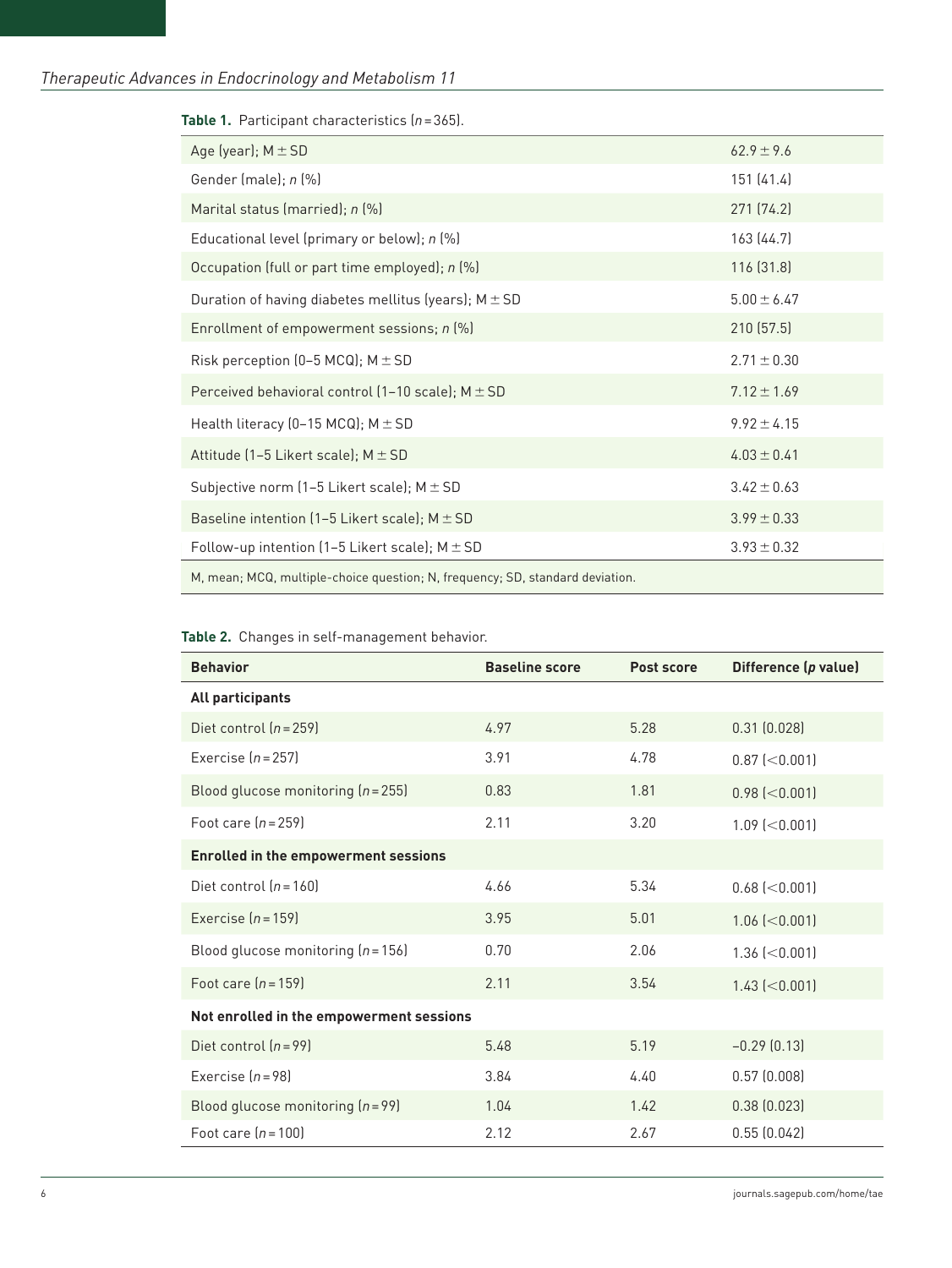### **Table 3.** Results of proposed model.

| <b>Dependent variable</b>          | <b>Coefficient</b> | <b>SE</b> | p-value | <b>Standardized coefficient</b> |  |
|------------------------------------|--------------------|-----------|---------|---------------------------------|--|
| <b>Independent variable</b>        |                    |           |         |                                 |  |
| Post-test intention <sup>a</sup>   |                    |           |         |                                 |  |
| Baseline intention <sup>b</sup>    | 0.323              | 0.080     | < 0.001 | 0.258                           |  |
| Health literacy                    | 0.009              | 0.003     | 0.028   | 0.117                           |  |
| Risk perception                    | 0.106              | 0.049     | 0.029   | 0.098                           |  |
| Attitudec                          | $-0.022$           | 0.020     | 0.271   | $-0.041$                        |  |
| Subjective norm <sup>d</sup>       | 0.099              | 0.030     | 0.001   | 0.180                           |  |
| Perceived behavioral control       | 0.023              | 0.008     | 0.003   | 0.115                           |  |
| Empowerment sessions (Yes)         | 0.189              | 0.033     | < 0.001 | 0.288                           |  |
| Post-test diet control             |                    |           |         |                                 |  |
| Baseline diet control              | 0.165              | 0.052     | 0.001   | 0.195                           |  |
| Post-measured intention            | 0.116              | 0.177     | 0.53    | 0.022                           |  |
| Perceived behavioral control       | 0.171              | 0.060     | 0.005   | 0.165                           |  |
| Post-test exercise                 |                    |           |         |                                 |  |
| Baseline exercise                  | 0.412              | 0.063     | < 0.001 | 0.456                           |  |
| Post-measured intention            | 1.050              | 0.287     | < 0.001 | 0.158                           |  |
| Perceived behavioral control       | 0.022              | 0.093     | 0.82    | 0.017                           |  |
| Post-test blood glucose monitoring |                    |           |         |                                 |  |
| Baseline blood glucose monitoring  | 0.658              | 0.132     | < 0.001 | 0.505                           |  |
| Post-measured intention            | 0.730              | 0.229     | 0.001   | 0.122                           |  |
| Perceived behavioral control       | $-0.017$           | 0.064     | 0.79    | $-0.014$                        |  |
| Post-test foot care                |                    |           |         |                                 |  |
| Baseline foot care                 | 0.396              | 0.067     | < 0.001 | 0.370                           |  |
| Post-measured intention            | 2.808              | 0.441     | < 0.001 | 0.343                           |  |
| Perceived behavioral control       | $-0.046$           | 0.092     | 0.62    | $-0.029$                        |  |

aThe standardized factor loadings for items on baseline intention were all significant and ranged from 0.31 to 0.51.

bThe standardized factor loadings for items on post-measured intention were all significant and ranged from 0.34 to 0.73.

cThe standardized factor loadings for items on attitude were all significant and ranged from 0.66 to 0.88.

dThe standardized factor loadings for items on subjective norm were all significant and ranged from 0.53 to 0.70.

*p*=0.001), and foot care (β=0.441, *p* < 0.001) (Table 3). Bootstrapping further examined the mediated effects of behavioral intention; the results showed that the effects of empowerment sessions on exercise and foot care behaviors were all mediated by behavioral intention (Table 4).

## **Discussion**

Similar to the findings of Cheung and his colleagues,9 our results indicated that PEP is an effective program in improving diabetes self-care behaviors. Although we found that participants who did not enroll in the empowerment sessions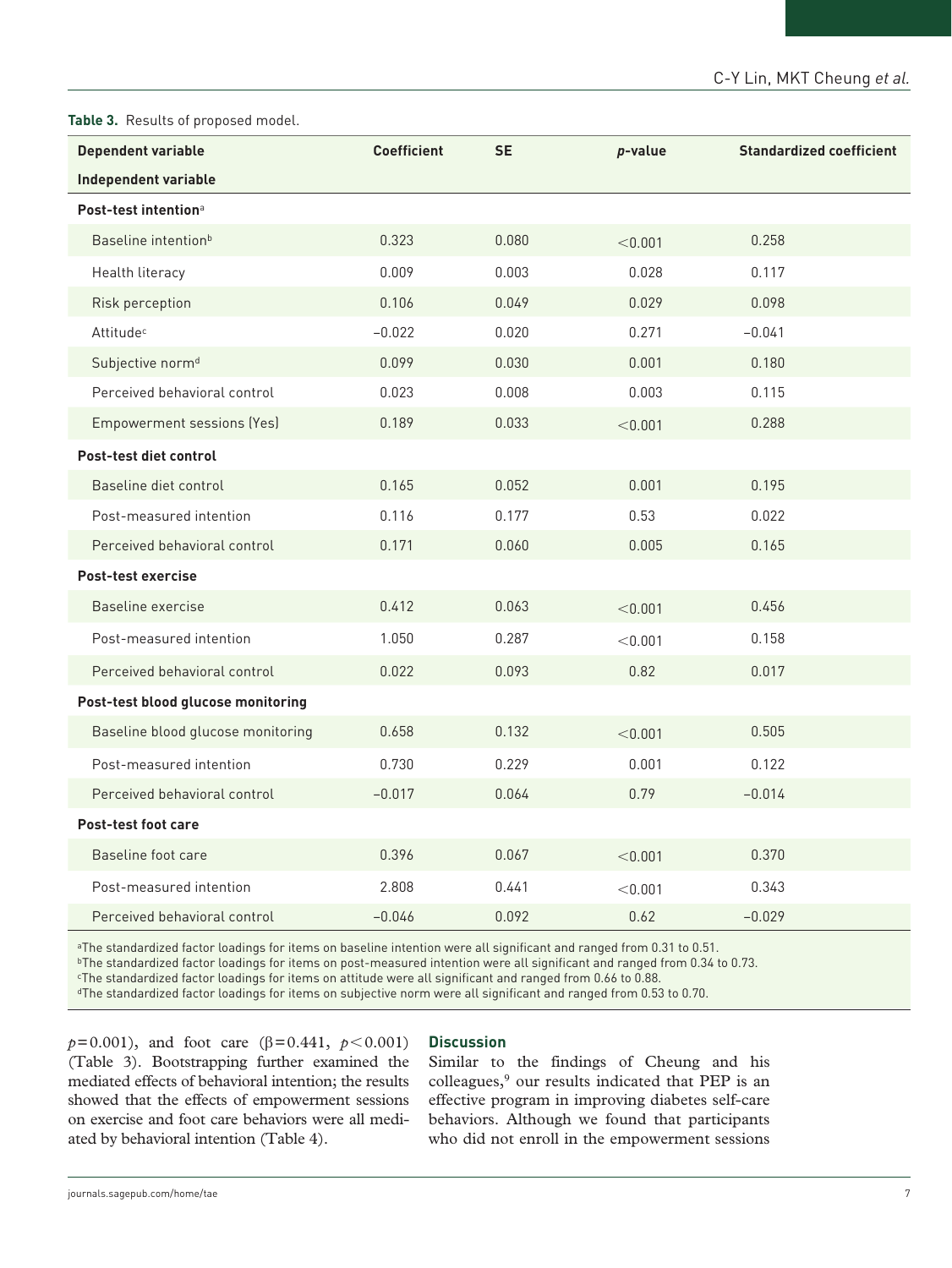| <b>Behavior</b>                                        | <b>Independent variable</b> | <b>Coefficient (bootstrap</b><br>SE)/p value | <b>Standardized coefficient</b> |  |
|--------------------------------------------------------|-----------------------------|----------------------------------------------|---------------------------------|--|
| Diet control                                           | Health literacy             | $0.001$ $(0.004)/0.79$                       | 0.003                           |  |
| Exercise                                               | <b>Health literacy</b>      | $0.009$ $(0.013)/0.47$                       | 0.018                           |  |
| Blood glucose monitoring                               | Health literacy             | $0.007$ $(0.010)/0.49$                       | 0.014                           |  |
| Foot care                                              | Health literacy             | 0.025(0.034)/0.45                            | 0.040                           |  |
| Diet control                                           | Risk perception             | $0.012$ $(0.044)/0.78$                       | 0.002                           |  |
| Exercise                                               | Risk perception             | $0.111$ $(0.096)/0.25$                       | 0.015                           |  |
| Blood glucose monitoring                               | Risk perception             | 0.077 (0.073)/0.29                           | 0.012                           |  |
| Foot care                                              | Risk perception             | 0.297(0.219)/0.18                            | 0.034                           |  |
| Diet control                                           | Subjective norm             | $0.011$ $(0.045)/0.80$                       | 0.004                           |  |
| Exercise                                               | Subjective norm             | 0.104(0.102)/0.31                            | 0.028                           |  |
| Blood glucose monitoring                               | Subjective norm             | 0.072 (0.069)/0.29                           | 0.022                           |  |
| Foot care                                              | Subjective norm             | 0.277 (0.220)/0.21                           | 0.062                           |  |
| Diet control                                           | PBC                         | $0.003$ $(0.009)/0.78$                       | 0.003                           |  |
| Exercise                                               | <b>PBC</b>                  | $0.024$ $(0.026)/0.35$                       | 0.018                           |  |
| Blood glucose monitoring                               | PBC                         | 0.016 (0.018)/0.37                           | 0.014                           |  |
| Foot care                                              | <b>PBC</b>                  | $0.063$ $(0.055)/0.25$                       | 0.039                           |  |
| Diet control                                           | Empowerment                 | 0.022 (0.061)/0.72                           | 0.006                           |  |
| Exercise                                               | Empowerment                 | 0.198 (0.095)/0.04                           | 0.045                           |  |
| Blood glucose monitoring                               | Empowerment                 | 0.138 (0.080)/0.09                           | 0.035                           |  |
| Foot care                                              | Empowerment                 | 0.530(0.141)/<0.001                          | 0.099                           |  |
| PBC, perceived behavioral control; SE, standard error. |                             |                                              |                                 |  |

**Table 4.** Mediated effects of intention using bootstrapping method.

also had improved diabetes self-care behaviors, our analyses showed that those who had attended the empowerment sessions gained more improvement than those who did not attend the empowerment sessions of PEP. Because all participants had attended a seminar introducing the importance of diabetes self-care behaviors, those who did not attend empowerment sessions might have gained the benefits in the seminar and subsequently improved their diabetes self-care behaviors. Nevertheless, the effects of attending the empowerment sessions of PEP were promising, and were partly explained by the modified TPB. The modified TPB revealed that the empowerment sessions of PEP had significant effects on the behavioral intention of participants with DM, and that behavioral intention was associated with increases in the participants' performance on the three diabetes self-care behaviors: exercise, blood glucose monitoring, and foot care.

With improvement in diabetes self-care behaviors, people with DM are likely to gain health benefits, as shown by Wong and colleagues.10–12 The modified TPB we proposed, however, explained only part of the effects of the empowerment sessions on diabetes self-care behaviors. That is, the modified TPB showed that behavioral intention was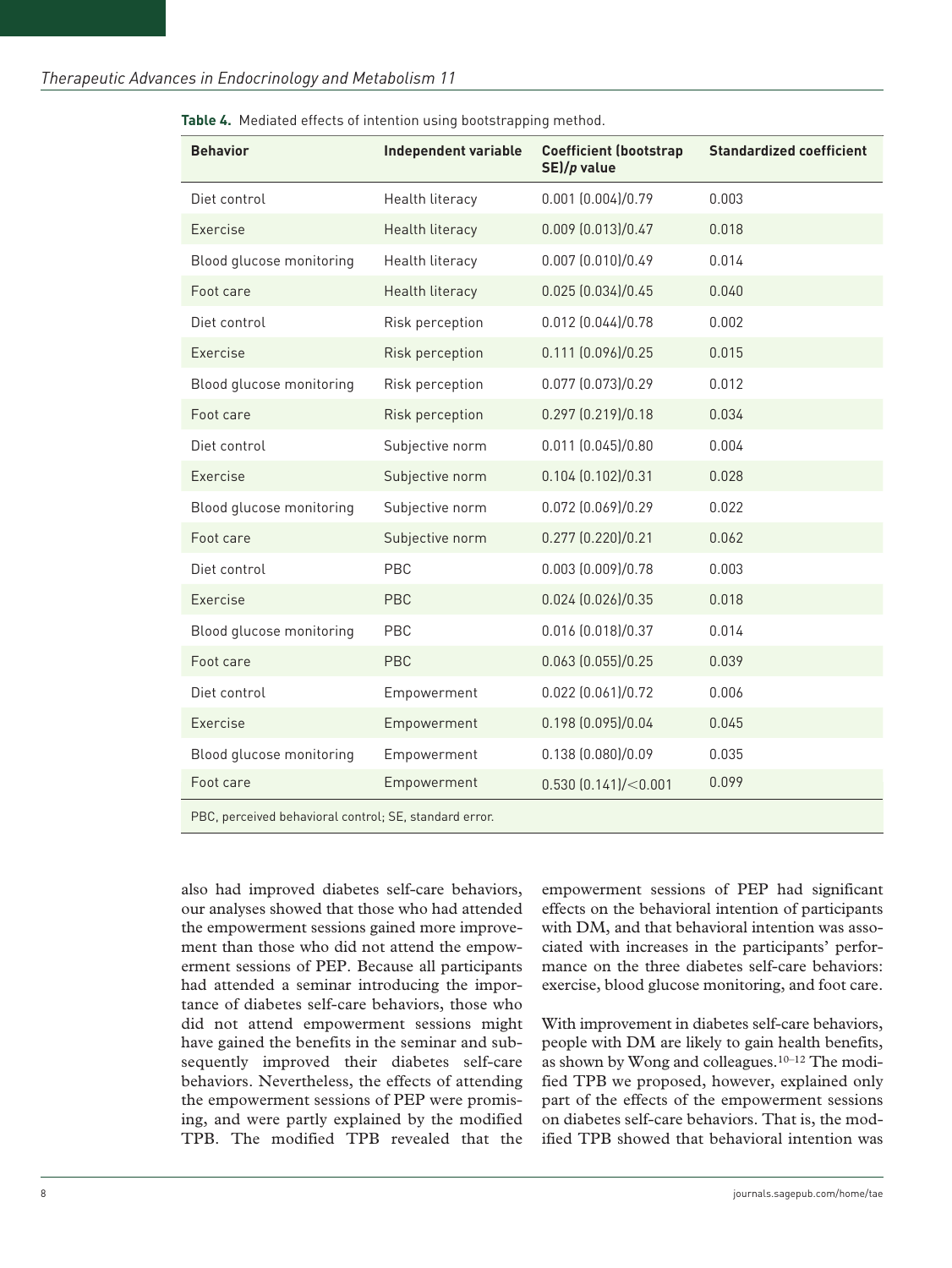significantly associated with engagements in exercise, blood glucose monitoring, and foot care. Therefore, the modified TPB demonstrates that people with DM who attended more empowerment sessions in the PEP had more healthprotective behaviors (i.e. more frequent diabetes self-care behaviors) through elevated behavioral intention. However, given that we did not assess the level of empowerment for participants, one cannot conclude whether the improved diabetes self-care behaviors are caused by patient empowerment. Specifically, there are two possibilities to explain the positive relationships we found in the modified TPB: first, when the participants were empowered (i.e. making decisions on their owns), they exhibited health-protective behaviors; second, when the participants were influenced by healthcare providers (i.e. not making decisions on their owns), they had health-damaging behaviors. These two possible conditions can both result in a positive relationship between enrollment of empowerment sessions and diabetes self-care behaviors. Therefore, future studies are needed to further clarify the degree to which condition more reflects reality.

Dietary control was not significantly correlated with behavioral intention in the modified TPB. A possible explanation is that the benefits of dietary control are well known in the general population.26,35 In other words, our participants might have had good diet control before they entered the PEP. Our findings in diabetes self-care behaviors showed that the participants had higher scores and lower improvements in diet control (4.97 at baseline and 5.28 at post-test) as compared with exercise (3.91 at baseline and 4.78 at post-test), blood glucose monitoring (0.83 at baseline and 1.81 at post-test), and foot care (2.11 at baseline and 3.20 at post-test). As having good diet control was already shaped before behavioral intention, our participants might not have gained further benefits from elevated behavioral intention.

The strength of this study includes applying a psychological model to explain the PEP effects on a relatively large sample (*n*=365) with DM. Also, a longitudinal study with a 3-month post-test provides stronger evidence of causal relationships to determine PEP effects.

There are several limitations to this study. First, participants were recruited from one operating organization. Patients with DM who received healthcare services from other operating organizations were not included in this study. Given that the PEP might be conducted differently in different operating organizations, this may limit the external validity of our findings. Second, the diabetes self-care behaviors were based on patient subjective self-report, and we were unable to exclude the effects of recall bias and social desirability, particularly in older patients. Future studies using objective measures are thus encouraged. Alongside this limitation, some of our questionnaire items were designed to specify 'diabetes' and may sound artificial and illogical to respondents. Future research should consider whether it is necessary to use the term 'diabetes' specifically when designing questionnaire items. Moreover, the items on attitude and subjective norm were designed by the authors according to their past PEP experience. Therefore, the validity of attitude and subjective norm may not be perfect. However, we believe that this will not be a serious problem given the high internal consistency of our findings ( $\alpha$ =0.77 for attitude and 0.71 for

subjective norm).

Third, all the participants were diagnosed as type 2 DM; our results cannot be generalized to those with type 1 DM. Although the prevalence of type 1 DM is much less than that of type 2 DM,<sup>36</sup> people with type 1 DM are also likely to benefit from PEP. Future studies including patients with type 1 DM are thus recommended. Fourth, although we measured four important diabetes self-care behaviors for our patients with type 2 DM, we did not assess their adherence to medication. Given that medication adherence is another important diabetes self-care behavior for people with type 2 DM, future studies are warranted to see whether our modified TPB model with enrollment of empowerment sessions can explain medication adherence. Fifth, our study is not a randomized controlled trial. With the lack of a control group, caution should be taken when making conclusions on the effectiveness of the PEP. Nevertheless, our results provide somewhat strong evidence of the causal relationship between other baseline measures (i.e. risk perception, attitude, and empowerment sessions) and behavioral intention. Last, we did not actually measure the level of psychological empowerment of participants. Rather, we simply postulated that, if a participant attended empowerment sessions, the participant was empowered. However, attending empowerment sessions is not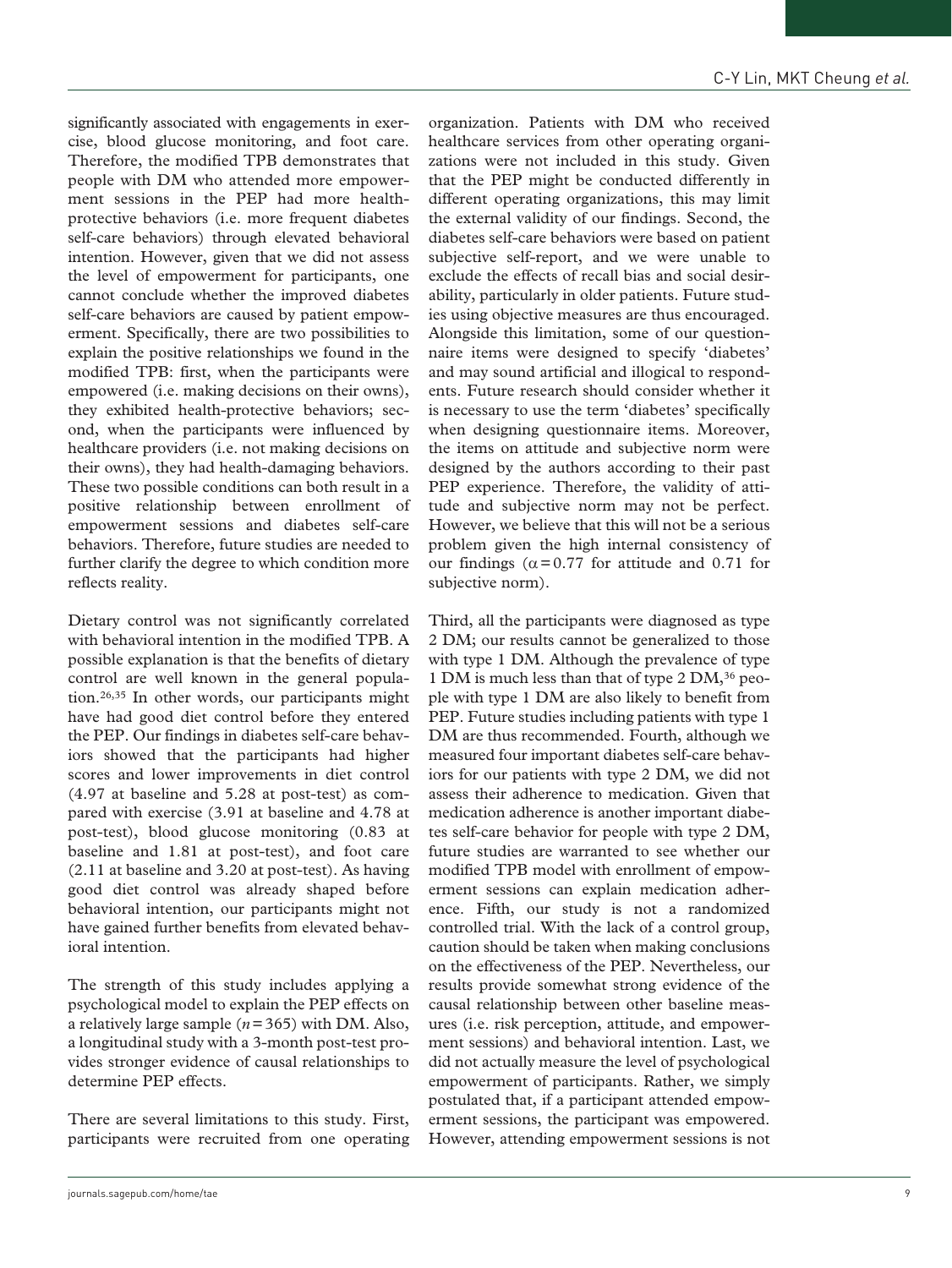equivalent to having a high level of empowerment. Therefore, future studies are warranted, and these should use a validated instrument to assess empowerment and additionally investigate whether our postulation is supported.<sup>37</sup>

### **Conclusion**

In conclusion, the modified TPB describes why the PEP is an effective program to improve the diabetes self-care behaviors of people with type 2 DM. Healthcare providers may consider incorporating other techniques in the PEP (e.g. cognitive behavioral and motivational interviewing techniques) to enhance the behavioral intention for people with DM; thus, their behaviors in exercise, blood glucose monitoring, and foot care can be improved. However, behavioral intention showed no effect on changes in diet control and exercise. Thus, future studies are encouraged to examine other possible mechanisms to explain the effectiveness of PEP on diet control and exercise behaviors.

Using our results, two implications can be applied in clinical settings. First, we found that better health literacy, higher risk perception, higher level of subjective norm, and greater perceived behavioral control toward diabetes self-care behaviors had positive effects on behavioral intention, and, consequently, improved exercise, blood glucose monitoring, and foot care for our participants. Therefore, healthcare providers may want to enhance health literacy, risk perception, subjective norm, and perceived behavioral control for people with DM. That is, our results echo the suggestion made by Cheung and his colleagues (p.1895) that 'modification of the current content of PEP could thus include the addition of an element to enhance patients' risk perception by operating organizations.'9 Moreover, the addition may also include increasing perceived behavioral control since other studies have shown the effects of perceived behavioral control on self-management skills among people with chronic illness.38,39 Second, behavioral intention was a significant mediator between PEP and two behaviors (exercise and foot care) in our modified model. Additionally, the association between behavioral intention and the two behaviors was strongly significant. Thus, healthcare providers may consider incorporating other techniques in the PEP to improve the behavioral intention for people with DM.

### **Authors' note**

All authors contributed to the study concept and design. CYL and MKC contributed to data analysis, interpretation of data, and drafting the paper. MKC, ATH, and SCC contributed to the acquisition of data. All authors were responsible for revising the manuscript critically for important intellectual content, and approved the version to be published.

## **Funding**

The authors received no financial support for the research, authorship, and publication of this article.

### **Conflict of interest statement**

The authors declare that there is no conflict of interest.

## **ORCID iD**

Mike K.T. Cheung  $\bullet$  [https://orcid.org/0000-](https://orcid.org/0000-0002-7238-6788) [0002-7238-6788](https://orcid.org/0000-0002-7238-6788)

## **References**

- 1. Lin CY, Lee TY, Sun ZJ*, et al*. Development of diabetes-specific quality of life module to be in conjunction with the World Health Organization quality of life scale brief version (WHOQOL-BREF). *Health Qual Life Outcomes* 2017; 15: 167.
- 2. Guariguata L, Whiting DR, Hambleton I*, et al*. Global estimates of diabetes prevalence for 2013 and projections for 2035. *Diabetes Res Clin Pract* 2014; 103: 137–149.
- 3. International Diabetes Federation. *IDF diabetes atlas 2017*. 8th ed. Brussels: International Diabetes Federation.
- 4. Hunt BR, Whitman S and Henry CA. Ageadjusted diabetes mortality rates vary in local communities in a metropolitan area: racial and spatial disparities and correlates. *Diabetes Care* 2014; 37: 1279–1286.
- 5. Solli O, Stavem K and Kristiansen IS. Healthrelated quality of life in diabetes: the associations of complications with EQ-5D scores. *Health Qual Life Outcomes* 2010; 8: 18.
- 6. Babazadeh T, Dianatinasab M, Daemi A*, et al*. Association of self-care behaviors and quality of life among patients with type 2 diabetes mellitus: Chaldoran County, Iran. *Diabetes Metab J* 2017; 41: 449–456.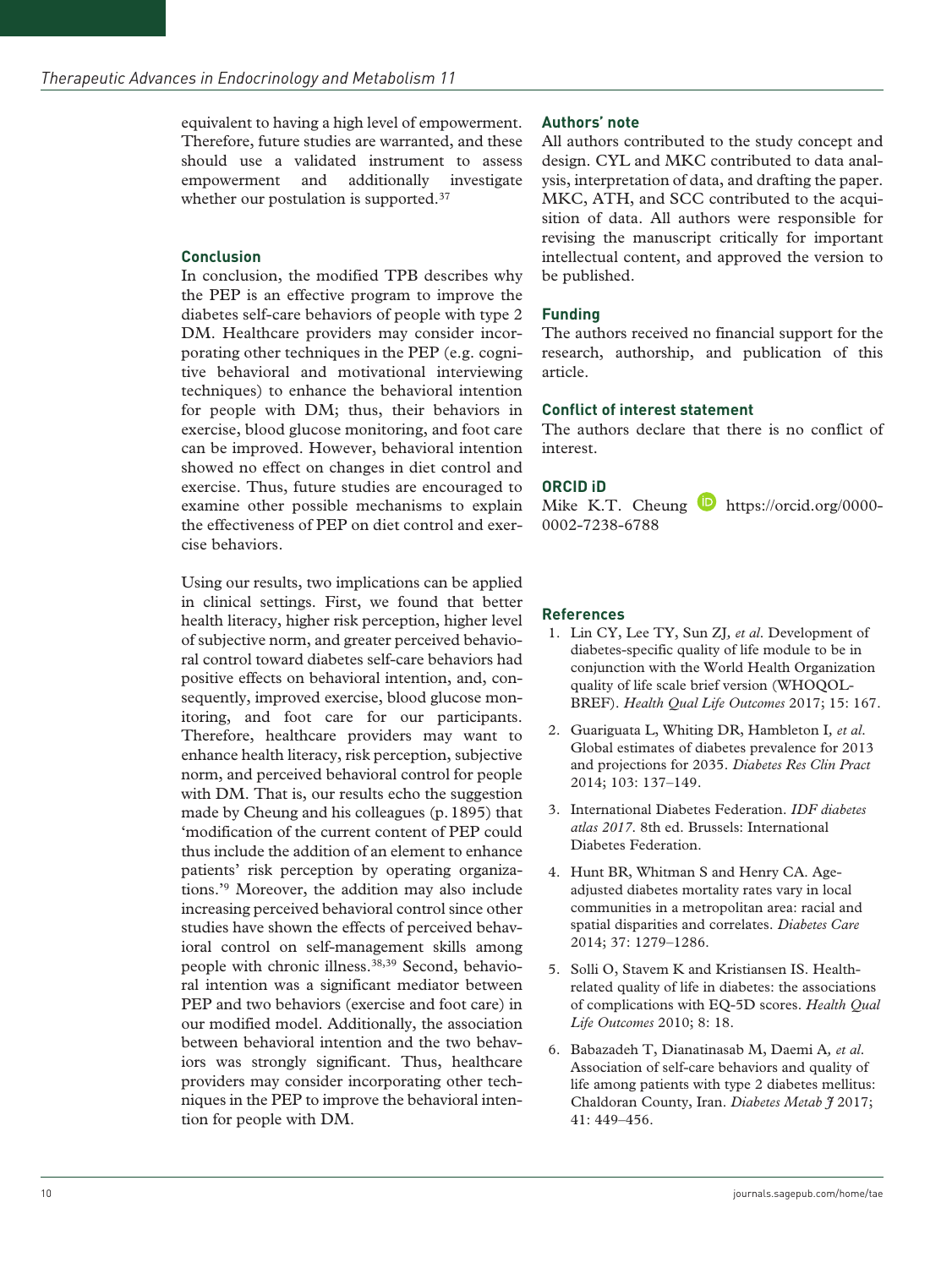- 7. Saffari M, Lin CY, O'Garo K*, et al*. Psychometric properties of Persian diabetes-mellitus specific quality of life (DMQoL) questionnaire in a population-based sample of Iranians. *Int J Diabetes Dev Ctries* 2018; 39: 218–227.
- 8. Wu SFV, Courtney M, Edwards H*, et al*. Selfefficacy, outcome expectations and self-care behaviour in people with type 2 diabetes in Taiwan. *J Clin Nurs* 2007; 16: 250–257.
- 9. Cheung MK, Chan SC, Hung AT*, et al*. A latent profile analysis on patient empowerment programme in a Hong Kong primary care setting. *Patient Educ Couns* 2017; 100: 1890–1897.
- 10. Wong CK, Wong WC, Lam CL*, et al*. Effects of patient empowerment programme (PEP) on clinical outcomes and health service utilization in type 2 diabetes mellitus in primary care: an observational matched cohort study. *PLoS One* 2014; 9: e95328.
- 11. Wong CK, Wong WC, Wan YF*, et al*. Patient empowerment programme in primary care reduced all-cause mortality and cardiovascular diseases in patients with type 2 diabetes mellitus: a population-based propensity-matched cohort study. *Diabetes Obes Metab* 2015; 17: 128–135.
- 12. Wong CK, Wong WC, Wan EY*, et al*. Increased number of structured diabetes education attendance was not associated with the improvement in patient-reported health-related quality of life: results from patient empowerment programme (PEP). *Health Qual Life Outcomes* 2015; 13: 126.
- 13. Nutbeam D. Health promotion glossary. *Health Promot Int* 1998; 13: 349–364.
- 14. Lin CY, Strong C, Scott AJ*, et al*. A cluster randomized controlled trial of a theory-based sleep hygiene intervention for adolescents. *Sleep* 2018; 41: 170.
- 15. Ajzen I. The theory of planned behavior. *Organ Behav Hum Decis Process* 1991; 50: 179–211.
- 16. Sniehotta FF, Presseau J and Araújo-Soares V. Time to retire the theory of planned behaviour. *Health Psychol Rev* 2014; 8: 1–7.
- 17. Ajzen I. The theory of planned behaviour is alive and well, and not ready to retire: a commentary on Sniehotta, Presseau, and Araújo-Soares. *Health Psychol Rev* 2015; 9: 131–137.
- 18. Conner M. Extending not retiring the theory of planned behaviour: a commentary on Sniehotta, Presseau and Araújo-Soares. *Health Psychol Rev* 2015; 9: 141–145.
- 19. Gollwitzer PM and Oettingen G. From studying the determinants of action to analysing its regulation: a commentary on Sniehotta, Presseau and Araújo-Soares. *Health Psychol Rev* 2015; 9: 146–150.
- 20. Schwarzer R. Some retirees remain active: a commentary on Sniehotta, Presseau and Araújo-Soares. *Health Psychol Rev* 2015; 9: 138–140.
- 21. Trafimow D. On retiring the TRA/TPB without retiring the lessons learned: a commentary on Sniehotta, Presseau and Araújo-Soares. *Health Psychol Rev* 2015; 9: 168–171.
- 22. Lin CY, Oveisi S, Burri A*, et al*. Theory of planned behavior including self-stigma and perceived barriers explain help-seeking behavior for sexual problems in Iranian women suffering from epilepsy. *Epilepsy Behav* 2017; 68: 123–128.
- 23. Lin CY, Updegraff JA and Pakpour AH. The relationship between the theory of planned behavior and medication adherence in patients with epilepsy. *Epilepsy Behav* 2016; 61: 231–236.
- 24. Baig AA, Benitez A, Quinn MT*, et al*. Family interventions to improve diabetes outcomes for adults. *Ann N Y Acad Sci* 2015; 1353: 89–112.
- 25. Rosa S, Sunvisson H and Ahlström G. Lived experience of significant others of persons with diabetes. *J Clin Nurs* 2007; 16: 215–222.
- 26. Lin CY, Scheerman JF, Yaseri M*, et al*. A cluster randomised controlled trial of an intervention based on the health action process approach for increasing fruit and vegetable consumption in Iranian adolescents. *Psychol Health* 2017; 32: 1449–1468.
- 27. Sheeran P, Harris PR and Epton T. Does heightening risk appraisals change people's intentions and behavior? A meta-analysis of experimental studies. *Psychol Bull* 2014; 140: 511–543.
- 28. Wynia MK and Osborn CY. Health literacy and communication quality in health care organizations. *J Health Commun* 2010; 15: 102–115.
- 29. Leung AY, Lau HF, Chau PH*, et al*. Chinese health literacy scale for diabetes–multiple-choice version (CHLSD-MC): a validation study. *J Clin Nurs*. 2015; 24: 2679–2682.
- 30. Walker EA, Mertz CK, Kalten MR*, et al*. Risk perception for developing diabetes: comparative risk judgments of physicians. *Diabetes Care* 2003; 26: 2543–2548.